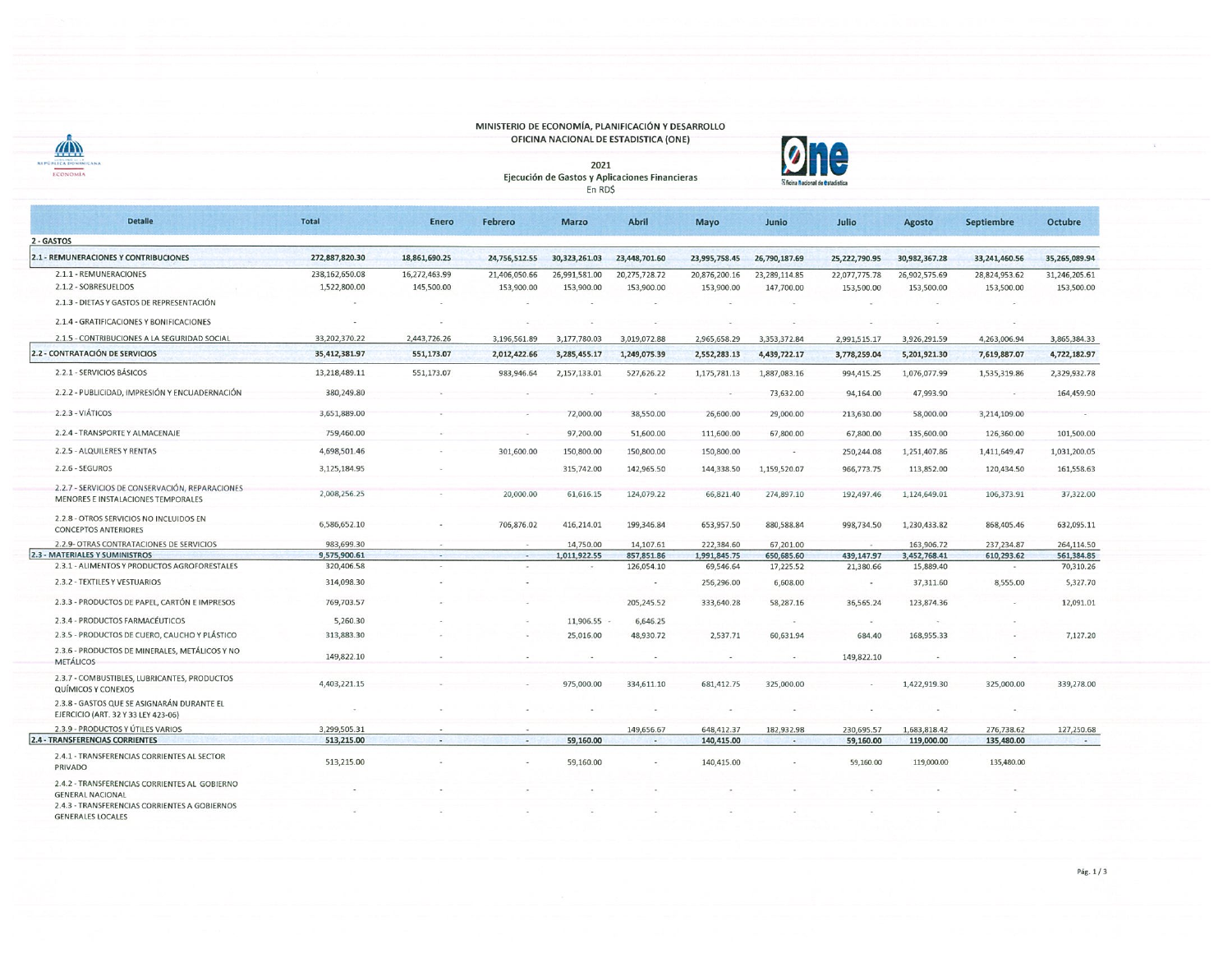MINISTERIO DE ECONOMÍA, PLANIFICACIÓN Y DESARROLLO OFICINA NACIONAL DE ESTADISTICA (ONE)

En ROS

 $\begin{minipage}{0.5\textwidth} \begin{picture}(10,10) \label{fig:2} \put(0,0){\line(1,0){100}} \put(0,0){\line(1,0){100}} \put(0,0){\line(1,0){100}} \put(0,0){\line(1,0){100}} \put(0,0){\line(1,0){100}} \put(0,0){\line(1,0){100}} \put(0,0){\line(1,0){100}} \put(0,0){\line(1,0){100}} \put(0,0){\line(1,0){100}} \put(0,0){\line(1,0){100}} \put(0,0){\$ 



| <b>Detalle</b>                                      | Total                    | Enero  | Febrero        | Marzo     | Abril          | Mayo                     | Junio      | Julio      |            |                          |            |
|-----------------------------------------------------|--------------------------|--------|----------------|-----------|----------------|--------------------------|------------|------------|------------|--------------------------|------------|
| 2.4.4 - TRANSFERENCIAS CORRIENTES A EMPRESAS        |                          |        |                |           |                |                          |            |            | Agosto     | Septiembre               | Octubre    |
| PÚBLICAS NO FINANCIERAS                             |                          |        |                |           |                |                          |            |            |            |                          |            |
|                                                     |                          |        |                |           |                |                          |            |            |            |                          |            |
| 2.4.5 - TRANSFERENCIAS CORRIENTES A INSTITUCIONES   |                          |        |                |           |                |                          |            |            |            |                          |            |
| PÚBLICAS FINANCIERAS                                |                          |        |                |           |                |                          |            |            |            |                          |            |
|                                                     |                          |        |                |           |                |                          |            |            |            |                          |            |
| 2.4.7 - TRANSFERENCIAS CORRIENTES AL SECTOR         |                          |        |                |           |                |                          |            |            |            |                          |            |
| <b>EXTERNO</b>                                      |                          |        |                |           |                |                          |            |            |            |                          |            |
| 2.4.9 - TRANSFERENCIAS CORRIENTES A OTRAS           |                          |        |                |           |                |                          |            |            |            |                          |            |
| <b>INSTITUCIONES PÚBLICAS</b>                       |                          |        |                |           |                |                          |            |            |            |                          |            |
|                                                     |                          |        |                |           |                |                          |            |            |            |                          |            |
| <b>2.5 - TRANSFERENCIAS DE CAPITAL</b>              | ۰.                       |        | $\overline{a}$ |           |                |                          |            |            |            |                          |            |
| 2.5.1 - TRANSFERENCIAS DE CAPITAL AL SECTOR         |                          |        |                | $\sim$    | $\overline{a}$ |                          | $\sim$     |            |            |                          |            |
| PRIVADO                                             |                          |        |                |           |                |                          |            |            |            |                          |            |
| 2.5.2 - TRANSFERENCIAS DE CAPITAL AL GOBIERNO       |                          |        |                |           |                |                          |            |            |            |                          |            |
| <b>GENERAL NACIONAL</b>                             |                          |        |                |           |                |                          |            |            |            |                          |            |
| 2.5.3 - TRANSFERENCIAS DE CAPITAL A GOBIERNOS       |                          |        |                |           |                |                          |            |            |            |                          |            |
| <b>GENERALES LOCALES</b>                            |                          |        |                |           |                |                          |            |            |            |                          |            |
| 2.5.4 - TRANSFERENCIAS DE CAPITAL A EMPRESAS        |                          |        |                |           |                |                          |            |            |            |                          |            |
| PÚBLICAS NO FINANCIERAS                             |                          |        |                |           |                |                          |            |            |            |                          |            |
| 2.5.5 - TRANSFERENCIAS DE CAPITAL A INSTITUCIONES   |                          |        |                |           |                |                          |            |            |            |                          |            |
| PÚBLICAS FINANCIERAS                                |                          |        |                |           |                |                          |            |            |            |                          |            |
| 2.5.6 - TRANSFERENCIAS DE CAPITAL AL SECTOR         |                          |        |                |           |                |                          |            |            |            |                          |            |
| <b>EXTERNO</b>                                      |                          |        |                |           |                |                          |            |            |            |                          |            |
| 2.5.9 - TRANSFERENCIAS DE CAPITAL A OTRAS           |                          |        |                |           |                |                          |            |            |            |                          |            |
| <b>INSTITUCIONES PÚBLICAS</b>                       | ٠.                       |        |                |           |                |                          |            |            |            |                          |            |
| 2.6 - BIENES MUEBLES, INMUEBLES E INTANGIBLES       |                          |        |                |           |                |                          |            |            |            |                          |            |
|                                                     | 2,400,686.59             | $\sim$ | $\sim$         | 39,910.08 | 33,247.68      | 316,808.76               | 322,239.19 |            |            |                          |            |
| 2.6.1 - MOBILIARIO Y EQUIPO                         | 2,014,967.12             |        |                |           |                |                          |            | 664,841.82 | 206,327.72 | 224,072.60               | 593,238.74 |
| 2.6.2 - MOBILIARIO Y EQUIPO EDUCACIONAL Y           |                          |        |                | 39,910.08 | 33,247.68      | 316,808.76               | 322,239.19 | 615,924.13 | 187,919.72 | 121, 141.93              | 377,775.63 |
| RECREATIVO                                          | 121,338.67               |        |                |           |                |                          |            |            |            |                          |            |
|                                                     |                          |        |                |           |                |                          |            |            | 18,408.00  |                          |            |
| 2.6.3 - EQUIPO E INSTRUMENTAL, CIENTÍFICO Y         |                          |        |                |           |                |                          |            |            |            | 102,930.67               |            |
| LABORATORIO                                         |                          |        |                |           |                |                          |            |            |            |                          |            |
|                                                     |                          |        |                |           |                |                          |            |            |            |                          |            |
| 2.6.4 - VEHÍCULOS Y EQUIPO DE TRANSPORTE,           |                          |        |                |           |                |                          |            |            |            |                          |            |
| TRACCIÓN Y ELEVACIÓN                                |                          |        |                |           |                |                          |            |            |            |                          |            |
|                                                     |                          |        |                |           |                |                          |            |            |            |                          |            |
| 2.6.5 - MAQUINARIA, OTROS EQUIPOS Y                 |                          |        |                |           |                |                          |            |            |            |                          |            |
| <b>HERRAMIENTAS</b>                                 | 264,380.80               |        |                |           |                |                          |            |            |            |                          |            |
| 2.6.6 - EQUIPOS DE DEFENSA Y SEGURIDAD              |                          |        |                |           |                |                          |            | 48,917.69  |            |                          | 215,463.11 |
|                                                     |                          |        |                |           |                |                          |            |            |            |                          |            |
| 2.6.7 - ACTIVOS BIÓLOGICOS CULTIVABLES              |                          |        |                |           |                |                          |            |            |            |                          |            |
| 2.6.8 - BIENES INTANGIBLES                          |                          |        |                |           |                |                          |            |            |            |                          |            |
|                                                     |                          |        |                |           |                |                          |            |            |            |                          |            |
| 2.6.9 - EDIFICIOS, ESTRUCTURAS, TIERRAS, TERRENOS Y |                          |        |                |           |                |                          |            |            |            |                          |            |
| <b>OBJETOS DE VALOR</b>                             |                          |        |                |           |                |                          |            |            |            |                          |            |
| 2.7 - OBRAS                                         | $\overline{\phantom{a}}$ | $\sim$ |                |           |                |                          |            |            |            |                          |            |
| 2.7.1 - OBRAS EN EDIFICACIONES                      |                          |        | $\sim$         | $\sim$    | $\sim$         | $\overline{\phantom{a}}$ | a.         |            |            |                          |            |
|                                                     |                          |        |                |           |                |                          |            |            |            |                          |            |
| 2.7.2 - INFRAESTRUCTURA                             |                          |        |                |           |                |                          | $\sim$     |            |            | $\overline{\phantom{a}}$ |            |
| 2.7.3 - CONSTRUCCIONES EN BIENES CONCESIONADOS      |                          |        |                |           |                |                          |            |            |            |                          |            |
|                                                     |                          |        |                |           |                |                          |            |            |            |                          |            |